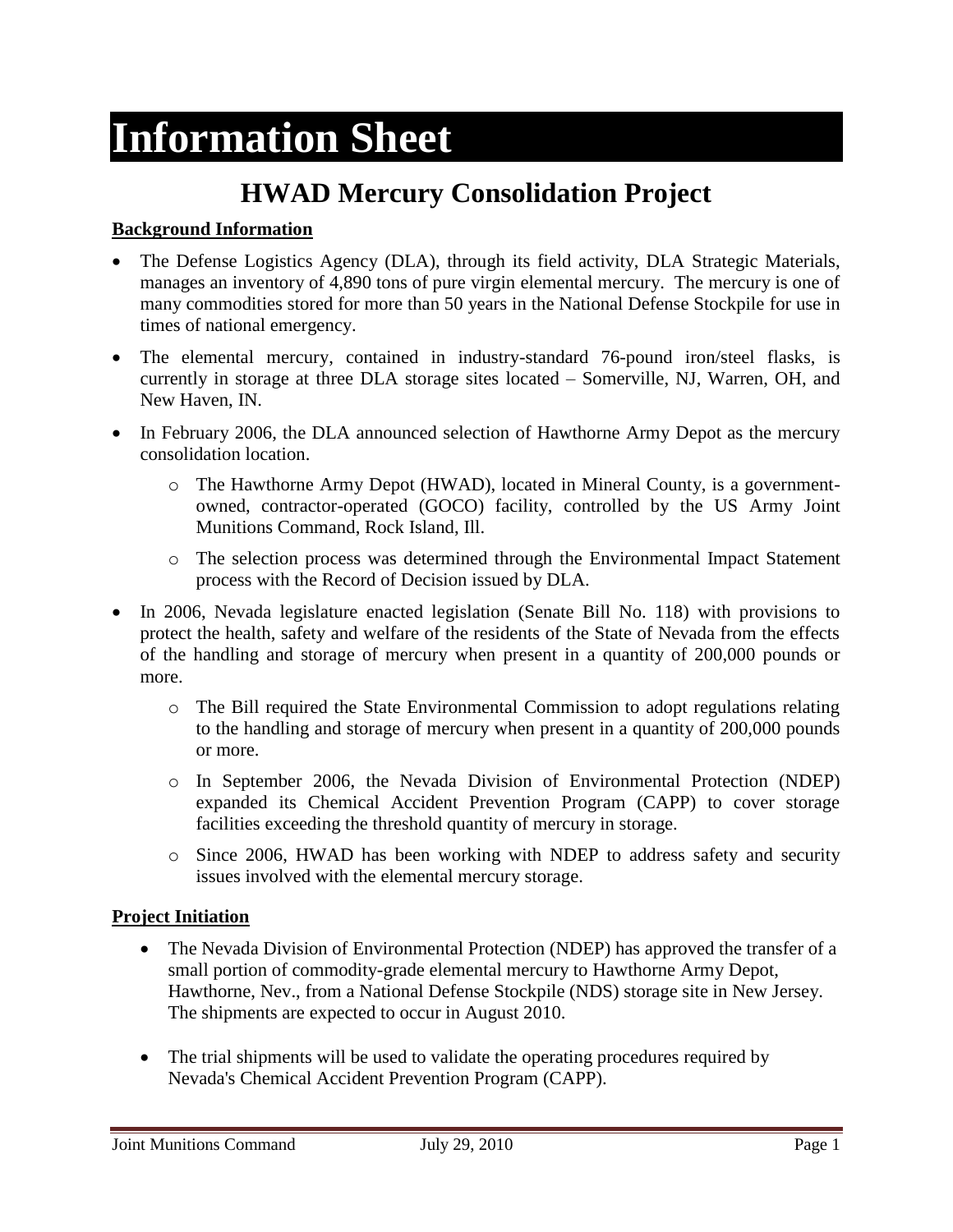#### **Mercury Consolidation Safety & Security Considerations**

- Following is a recap of work completed at HWAD in preparation for receipt of mercury shipments:
	- o Completion of two Process Hazard Analyses (PHAs), as required by CAPP. The PHAs include reviews of procedures, equipment, and training related to the storage of mercury.
	- o Upgrade of the 14 mercury warehouses at HWAD with impervious floor lining material, emergency fire and security alarm systems, and enhanced interior lighting.
	- o Installation of a carbon dioxide fire suppression system in each of the storage warehouses.
	- o Training of HWAD employees and area emergency response personnel in standard operating procedures, emergency response procedures and use of mercury vapor detection instruments.
- Following is a recap of specialized work completed to address specific concerns of NDEP:
	- o Re-inspection of 128,000 mercury flasks in 21,450 overpacks to confirm that all containers were in proper condition for shipment before transfer to HWAD.
	- o Special structural testing of mercury flasks by the Oak Ridge National Laboratory (ORNL), using both non-destructive and destructive metallurgical testing techniques.
	- o Development of overpack inspection and verification protocols for application at DLA shipping points and at HWAD receipt point.

#### **Mercury Over-packing Project**

 An environmental remediation company completed a mercury overpacking project in April 2002. The work occurred at DLA Strategic Materials depots located in Somerville, N.J.; Warren, Ohio; and New Haven, Ind.



Several layers of protection have been added inside the drums: (1) The drums are lined with an epoxy-phenolic coating; (2) a cushioning material is located in the bottom of each drum; (3) the flasks are separated by a cardboard divider for additional cushioning; (4) the contents are sealed in a thick plastic bag; and (5) each drum lid is equipped with a half-inch rubber gasket and a steel-locking ring that is bolted to seal the drum. The drums are very secure and both airtight and liquid-tight.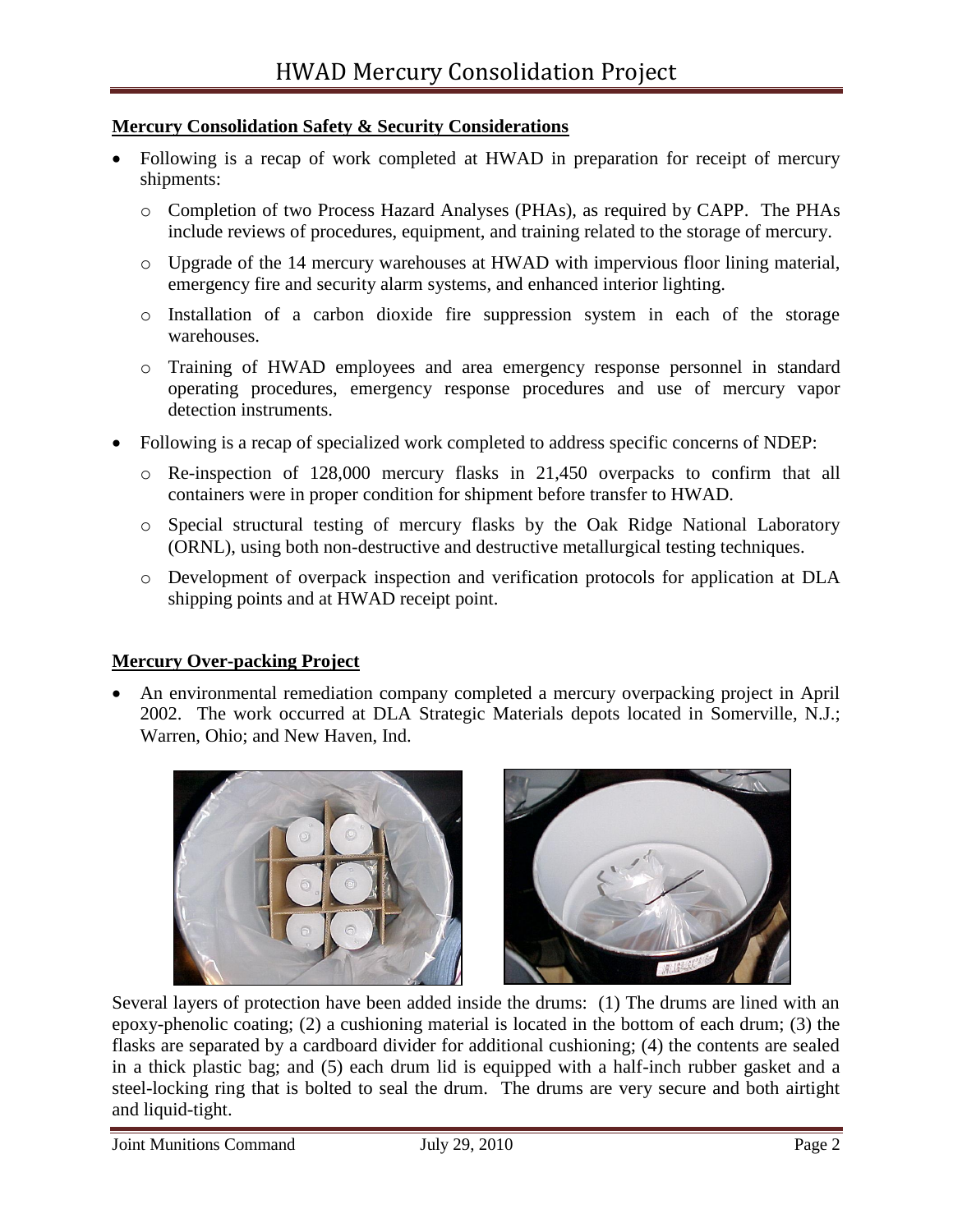

Additionally, the overpacked drums are placed on drip pans positioned on wooden pallets.



 Environmental monitoring plays a major role in the safety and security of the mercury stockpile. This is accomplished through an environmental assurance inspection process to ensure continued safe storage. For instance, each pallet is stored one-high with adequate aisle space for clear vision of each drum and pallet, and warehouse interiors are monitored for mercury vapor using state of the art Lumex RA-915 mercury vapor detection instruments.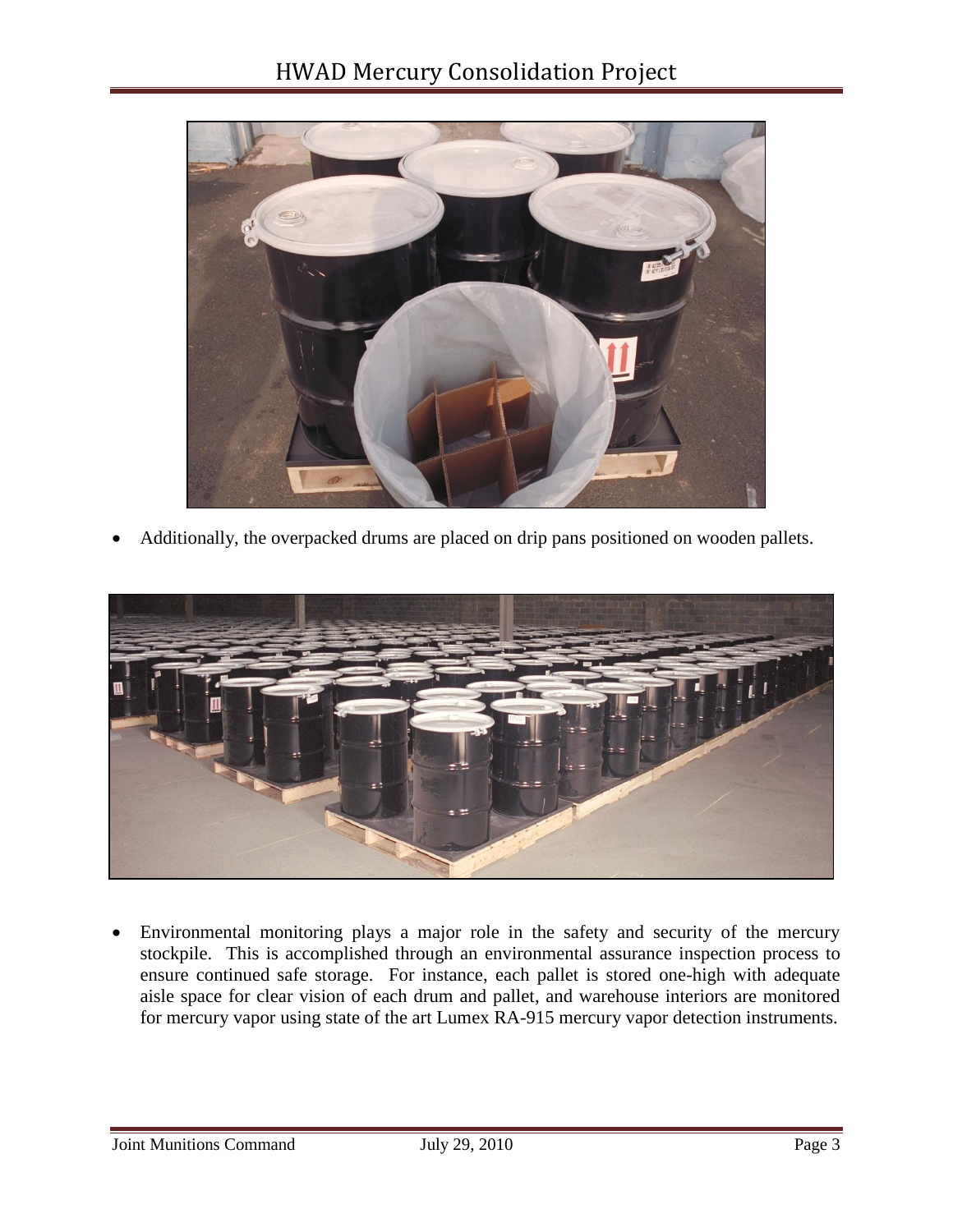

## **MERCURY TRANSPORTATION OPERATIONS**

- DLA Strategic Materials has more than 50 years experience shipping hazardous materials with no reportable mishaps during that entire time.
- A number of measures will be taken to ensure health, safety, security, and environmental protection during transportation of the mercury to Hawthorne Army Depot:
	- ▬ DLA will comply with U.S. Department of Transportation (DOT) regulations pertaining to mercury as outlined in 49 CFR.
	- ▬ Closed tractor-trailer rigs will be used
	- $\blacksquare$  All truck drivers will be trained and certified in the handling of hazardous materials.
	- ▬ Shipments will be tracked via Global Positioning Satellite
	- Each pallet of mercury overpacks will be banded and braced
	- ▬ In the event of a transportation incident, drivers are instructed to call specific emergency telephone numbers